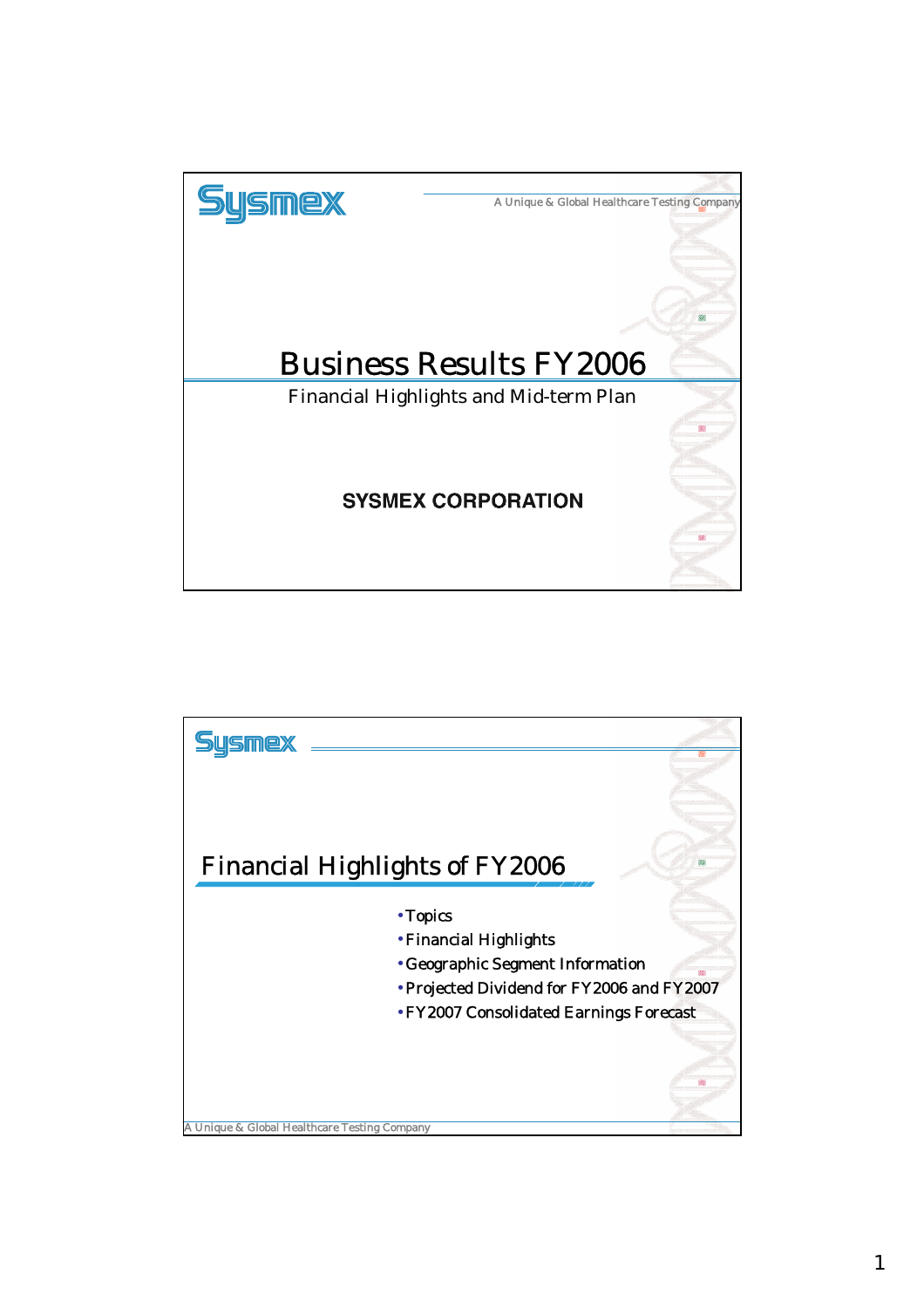

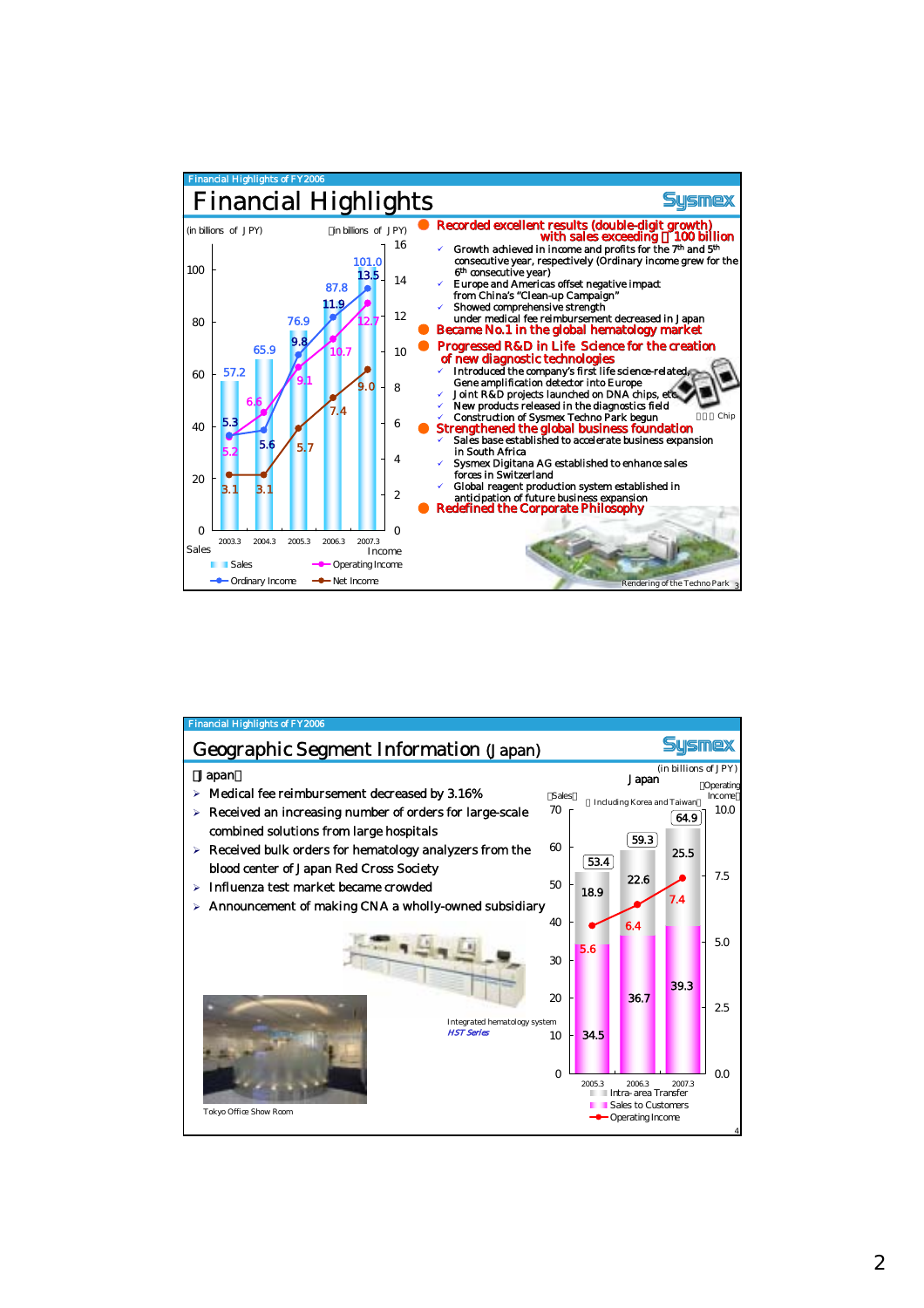

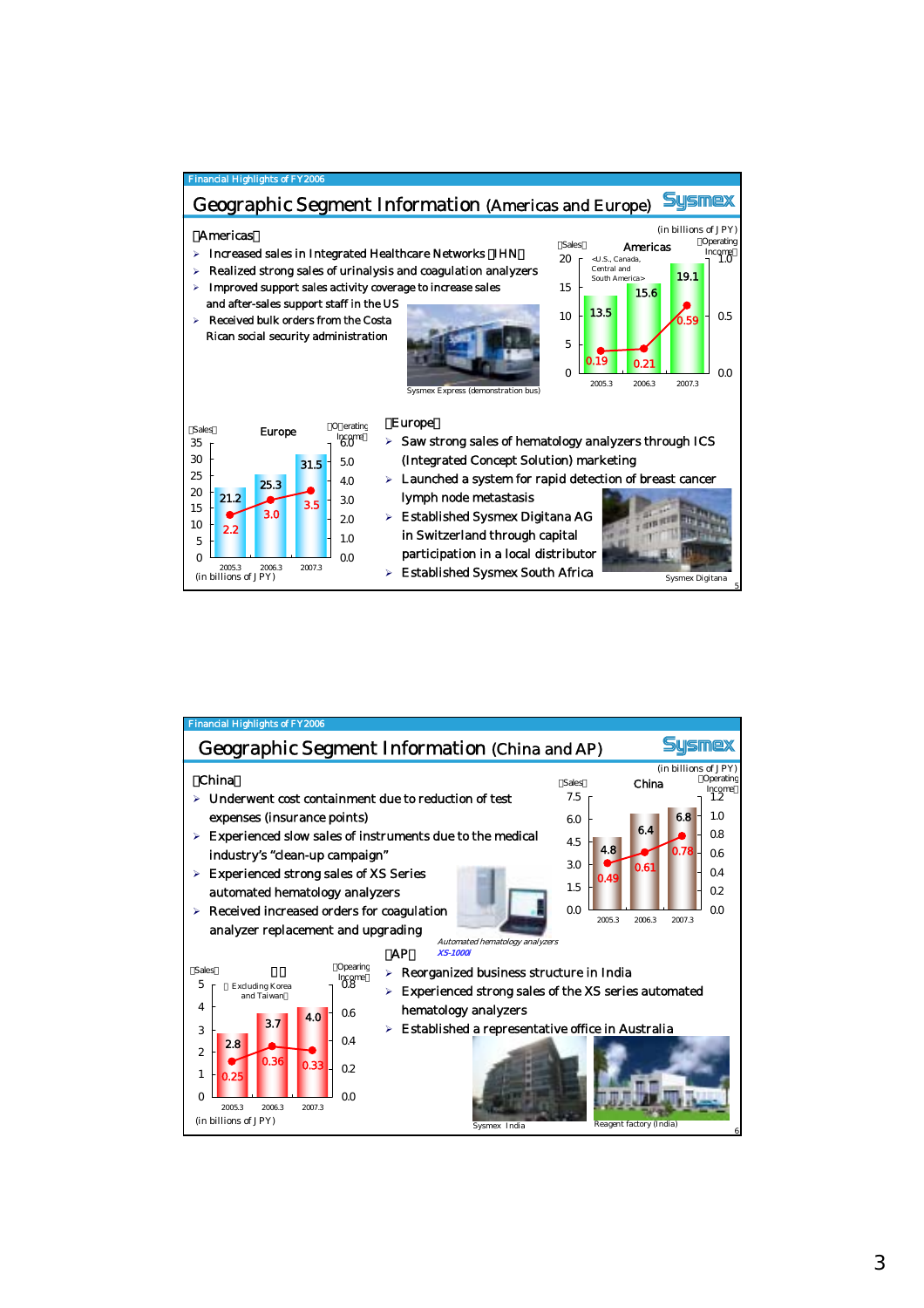## 2007年3月期決算の総括

## Projected Dividend for FY2006 and FY2007

**Sysmex** 

7

Increase its year-end dividend for March 2007 to 20 yen, Increase its year-end dividend for March 2007 to 20 yen, 4 yen increase from its previous forecast of 16 yen per share. 4 yen increase from its previous forecast of 16 yen per share. Forecast its year-end dividend for March 2008 as 40yen. Forecast its year-end dividend for March 2008 as 40yen. Dividend Policy Dividend Policy

maintain the correct balance between active capital expenditure to maintain the correct balance between active capital expenditure to ensure the continuous high growth of the business and the distribution of ensure the continuous high growth of the business and the distribution of profits to the shareholders coupled with an improvement in profitability profits to the shareholders coupled with an improvement in profitability strive to raise its payout ratio to around 20% on a consolidated basis strive to raise its payout ratio to around 20% on a consolidated basis

|                                             | <b>FY2005</b>      | <b>FY2006</b> | <b>FY2007</b> |
|---------------------------------------------|--------------------|---------------|---------------|
| Annual                                      | $36$ yen $*$       | 36 yen        | 40 yen        |
| <b>Interim</b>                              | $20 \text{ yen}^*$ | 16 yen        | 20 yen        |
| Year-end                                    | 16 yen             | 20 yen        | 20 yen        |
| Net Income per Share<br><b>Consolidated</b> | 145.5              | 179.6         | 192.4         |
| Dividend ratio Consolidated                 | 17.9%              | 20.0%         | 20.8%         |

(\*) Sysmex split its common shares two-for-one (Record date: September 30, 2005, Effective date: November 18, 2005) in accordance with a resolution passed at the board of directors' meeting held on August 23, 2005.

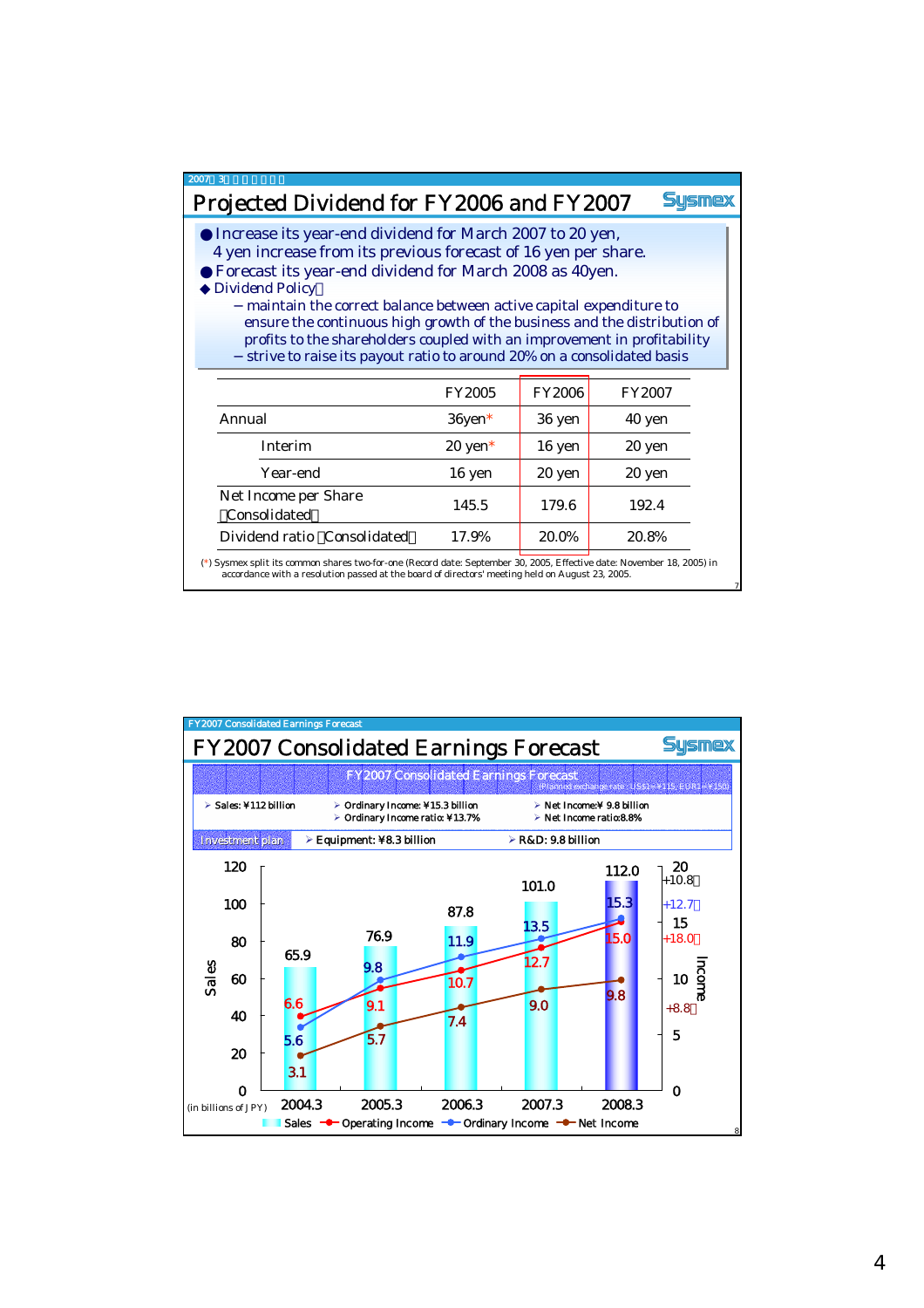

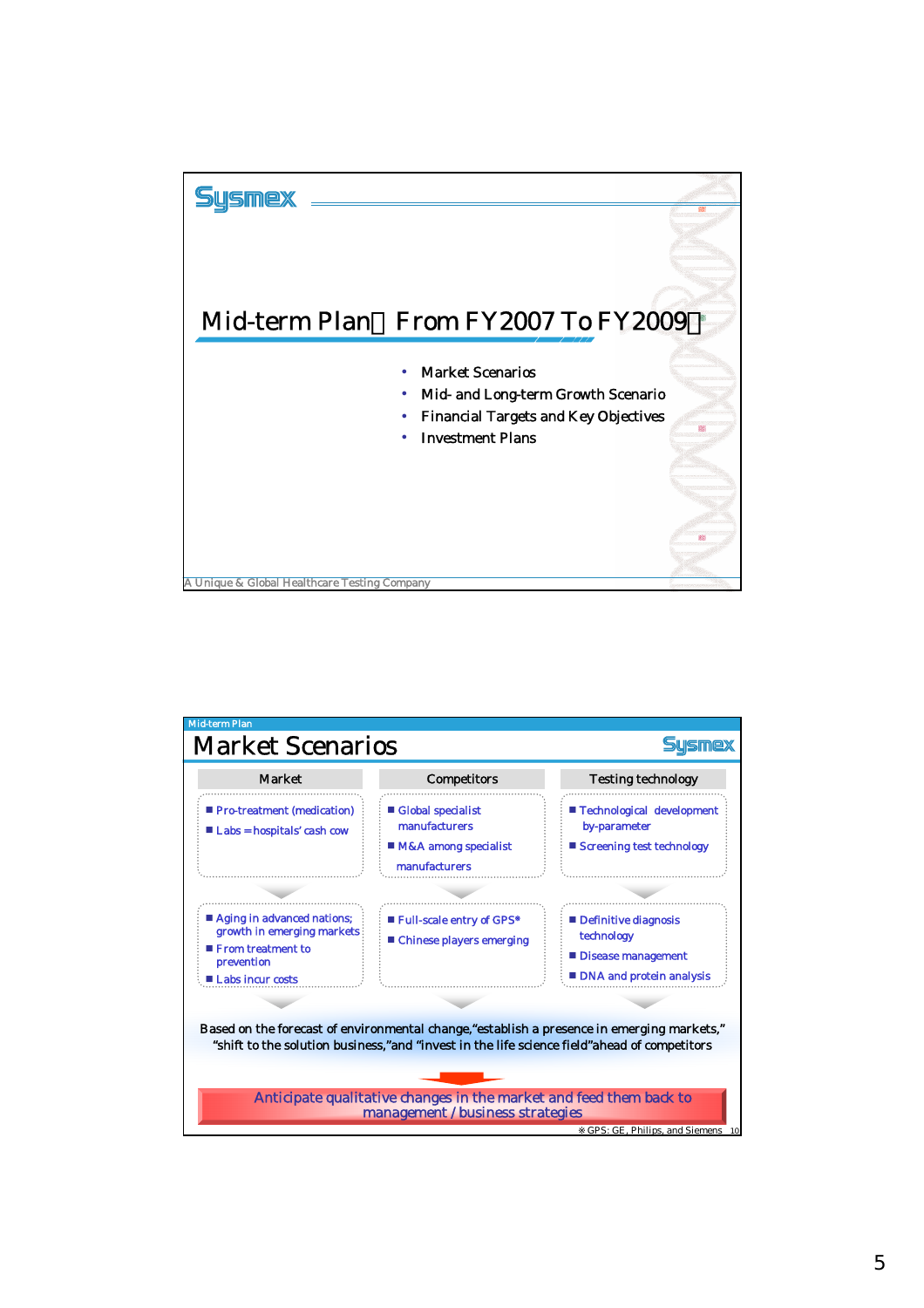